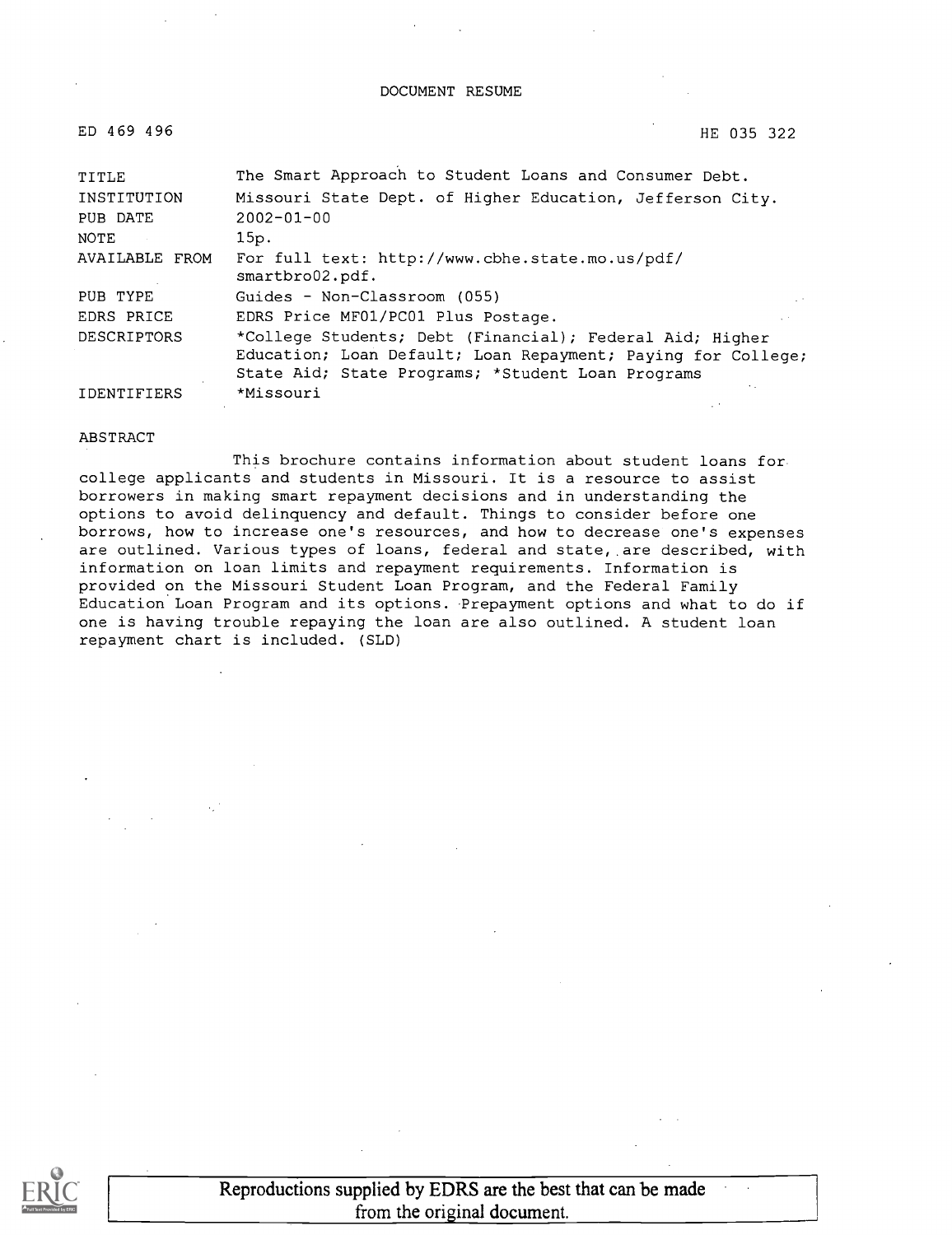

Having Problems with Repayment

Communicate with Your Loan Holder

Student Loan Delinquency and Default

BEST COPY AVAILABLE





ú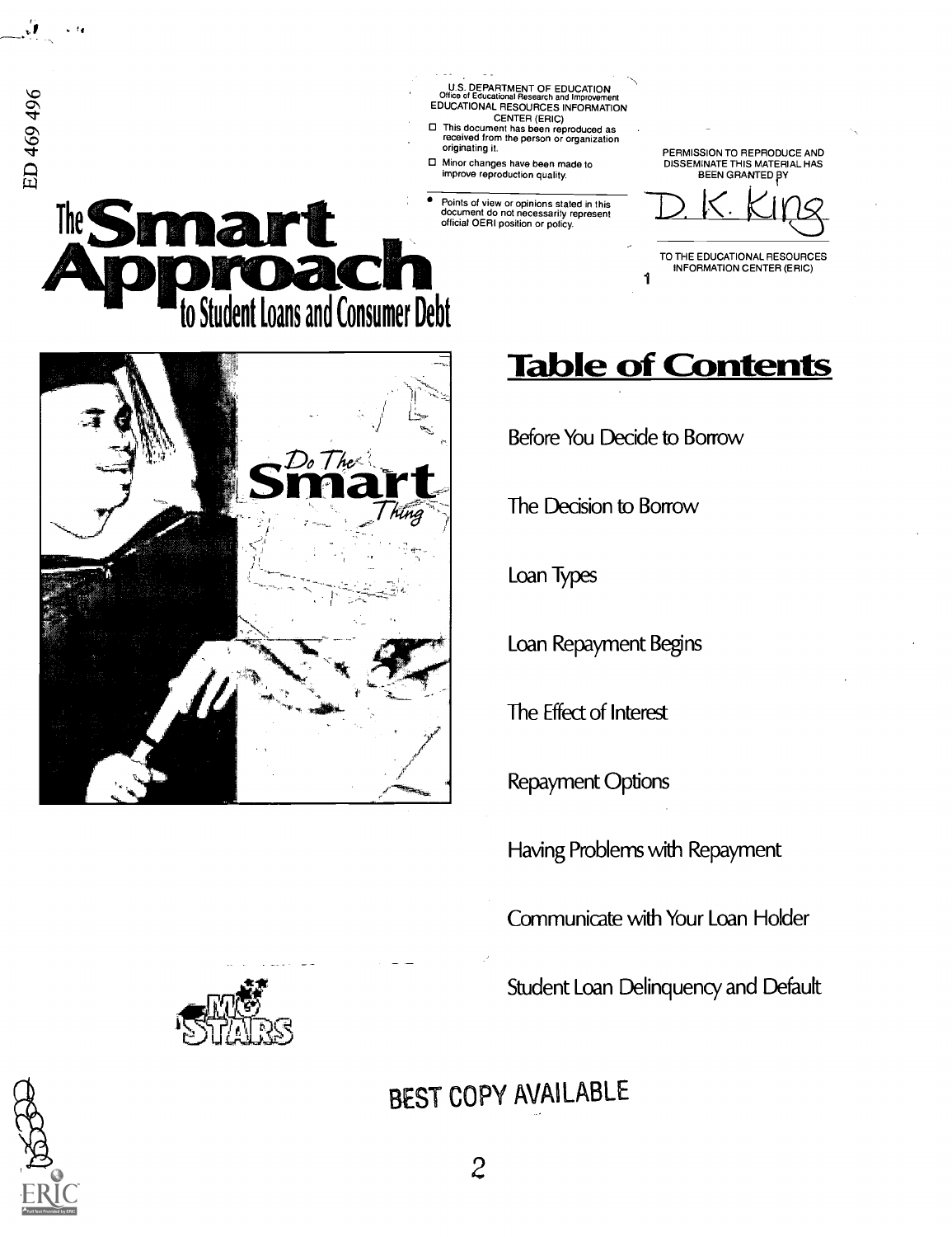1

This brochure contains important information about student loans. It is a valuable resource to assist borrowers in making smart repayment decisions and in understanding the options to avoid delinquency and default.

Student loans are valuable resources for assisting students and parents with paying for college. They<br>offer low interest rates, attractive repayment options,<br>and low origination and guarantee fees. In addition,<br>little or no credit history is required to borrow a<br>student lo offer low interest rates, attractive repayment options, and low origination and guarantee fees. In addition, little or no credit history is required to borrow a student loan.

However, when you receive a student loan, you must repay it even if you:

- are not satisfied with your education,
- do not complete your program of study, or
- are unable to obtain employment.



**to borrow**  $\int$  of your time, effort, and money. Furthering your education is a decision you make to develop potential and pursue career goals. It's also a major investment The sooner you start planning,

the more you could sa ve.

1. Consider your career interests. Consult your high school counselor or college adviser to assess your interests and abilities: You then can research occupations that match your interests and skills. The Occupational Outlook Handbook is a very useful tool. Talk to students, faculty, and alumni in programs of study leading to those occupations about their experiences.

2. Explore all types of schools. You have many options for continuing your education, including two-year and four-year public and independent colleges and universities and private career schools. Charges vary by school. Research and compare all types of schools so you can determine which is best for your program of study and your budget. If you are considering an out-of-state school, be prepared to pay out-of-state tuition, which can cost twice as much as tuition for in-state schools.

3. Develop a financial plan. By increasing your income and decreasing your spending, you might not need to borrow. If you do need to borrow, you could increase your ability to repay your student loan.

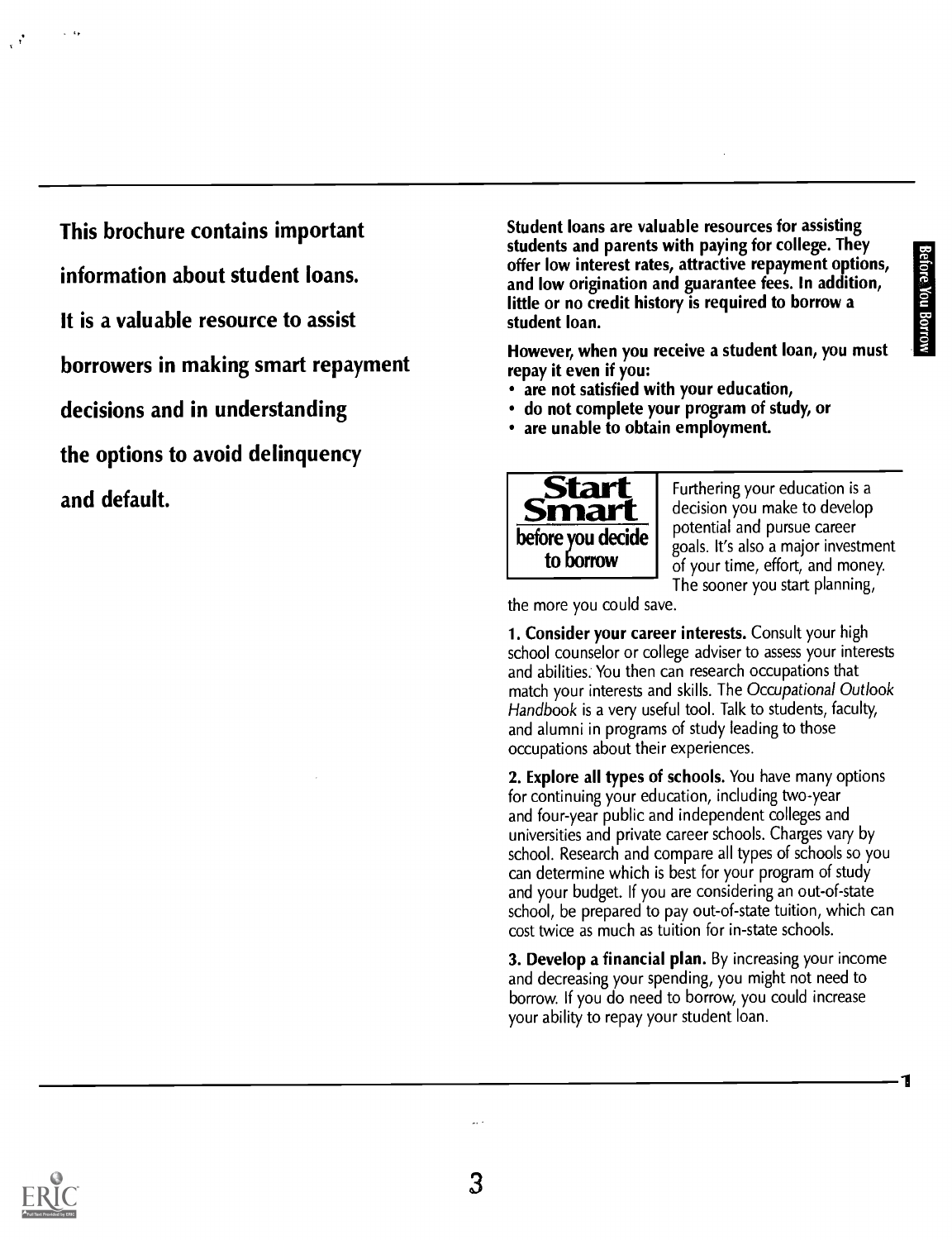### $\star$  Increase your resources.

- Financial Aid Missouri offers several grant, scholarship, and loan programs to help you pay for college. For more information on state and federal student financial assistance, contact the MOSTARS Information Center at (800) 473-6757 or (573) 751-3940. You also can contact the Federal Information Center at (800) 4FEDAID for information about federal financial assistance, and college and university financial aid offices for information on their financial assistance programs. Search the Internet for information about financial assistance. (See the list of web resources at www.cbhe.state.mo.us/resources/ sfalinks.) Also, check with community groups, businesses, religious groups, and civic and service organizations.
- Savings In addition to personal savings, the Missouri Saving for Tuition (MO\$T) Program can be used to pay for college. MO\$T offers a combination of federal and state tax incentives to encourage participants to save for college. For more information, call (888) 414-MOST or visit www.missourimost.org.
- Federal Tax Incentives Federal law provides several tax incentives to help students and families pay for college:
	- Hope Scholarship Tax Credit
	- Lifetime Learning Tax Credit
	- Student Loan Interest Deduction
	- Education IRA

For more information, visit www.ed.gov/inits/HOPE and www.ed.gov/offices/OSFAP/Students/taxcuts/loans.html.

- Work Federal Work-Study, internships, part-time jobs, summer and holiday work, and assistantships all provide income as well as work experience and references. Check student employment postings on campus.
- Tuition Reimbursement Employers may reimburse or provide financial assistance to employees for college expenses.
- Cooperative Education Some schools offer work-forcredit programs.
- Sponsorship Some organizations and companies pay college expenses in return for work after graduation.
- Military Check with local military recruiters about educational financing options.
- $\star$  Decrease your expenses.
- Prepare for college while you're in high school. Data indicate that students who take the CBHErecommended high school core curriculum are better prepared for college and graduate from college at a higher rate than those who do not take the core curriculum. Starting your college preparation early by taking rigorous courses in high school may eliminate the need for remedial courses in college. Also look into Advanced Placement and dual credit courses, which allow you to earn college credit while in high school.
- Follow an academic plan. Many students change their majors while in college, sometimes postponing their graduation dates by a semester or more. Choose a degree program early, and plan a schedule of courses for your entire time in college, ensuring you don't take longer than necessary to graduate.
- Eliminate or reduce spending for items that aren't necessary. For example, can you live at home or find a roommate to share expenses? Do you need a car, or can you carpool or take public transportation?

Can you afford to attend the school you prefer? Once you select a school and know the amount of financial assistance you will receive, decide whether you can afford to attend the school by following the steps to prepare a budget on the next page.



2 ——————————————————————————————3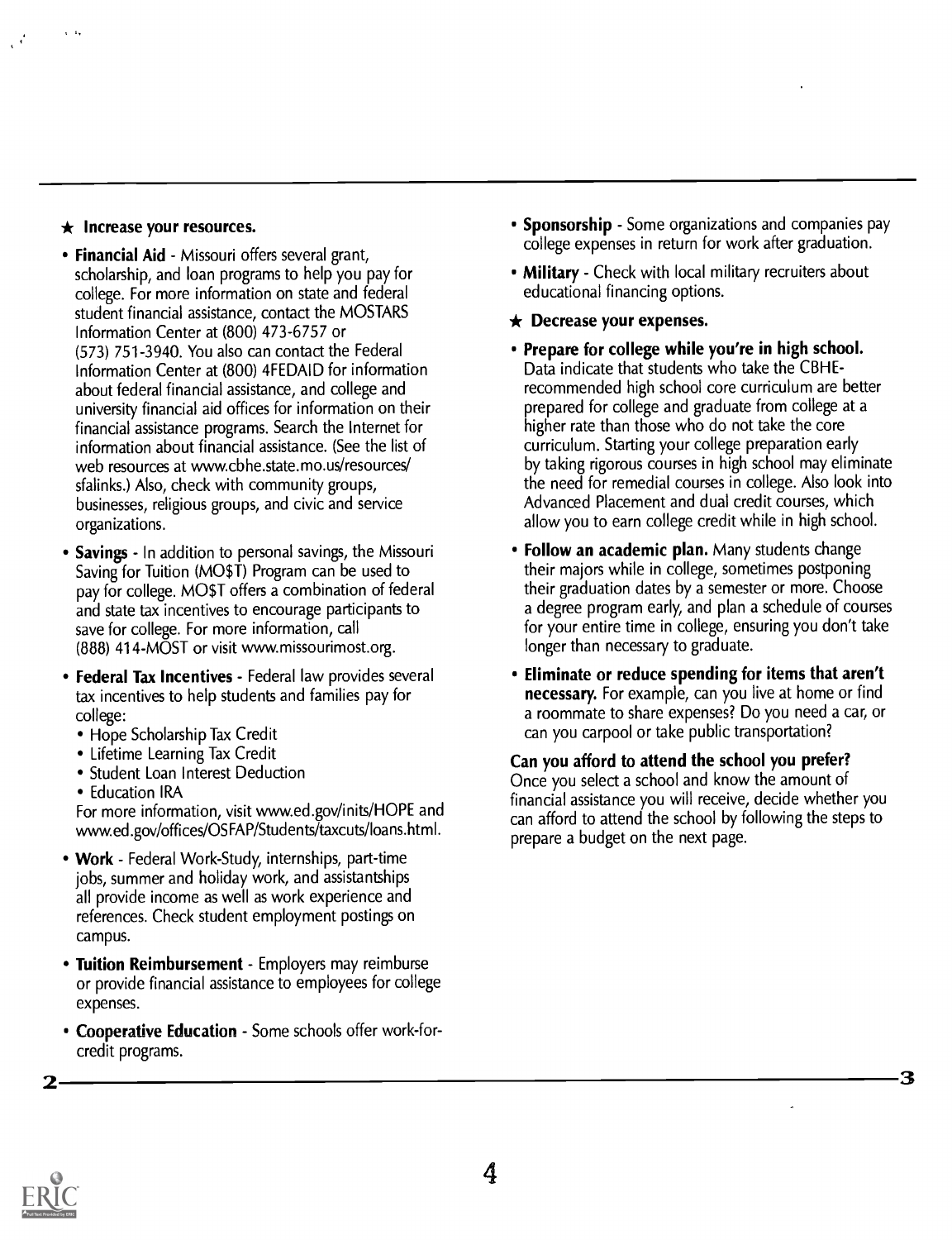

If you need a student loan to attend school, remember:

- Student loans must be repaid.
- The amount of money you decide to borrow for school can affect your lifestyle after you leave school.
- Your ability or inability to repay your student loan will affect your credit worthiness for purchases such as a car or house.
- Failure to repay your student loan can increase your total debt because collection costs might be added to your loan balance.

#### Prepare an estimated budget to determine your discretionary income after you leave school. This will help you decide how much you can afford to borrow.

- Identify your sources of income, including your anticipated take-home pay. (Visit www.salary.com to research salary information.)
- **Calculate your expenses.** Include your anticipated monthly student loan payments as well as rent/mortgage, groceries, utilities, transportation, medical, and personal expenses. (See pages 5 and 6 to estimate your student loan payments.)
- Subtract your expenses from your income to calculate your discretionary income. You should have some discretionary income.
- Follow the 8 percent rule. Most financial advisers recommend student loan payments not exceed 8 percent of your gross monthly income. Multiply your estimated gross income (before withholdings) by .08. Your student loan payments should not exceed this amount.
- **Borrow only the amount you need!** If you determine that you need additional funds later, talk with your school's financial aid office.

### Student Loan Repayment Chart 10-Year Repayment Period

| <b>Total</b><br><b>Amount</b><br><b>Borrowed</b> | Minimum<br>Payment | <b>Total</b><br><b>Interest</b><br>Paid | <b>Minimum</b><br>Annual<br><b>Salary</b><br><b>Needed</b> | Minimum<br><b>Hourly</b><br><b>Salary</b><br><b>Needed</b> |                 |
|--------------------------------------------------|--------------------|-----------------------------------------|------------------------------------------------------------|------------------------------------------------------------|-----------------|
| \$5,000                                          | \$61.33            | \$2,359.16                              | \$9,199                                                    | \$4.42                                                     | Need to Borrow? |
| \$7,500                                          | \$91.99            | \$3,538.74                              | \$13,798                                                   | \$6.63                                                     |                 |
| \$10,000                                         | \$122.65           | \$4,718.32                              | \$18,398                                                   | \$8.85                                                     |                 |
| \$12,500                                         | \$153.32           | \$5,897.89                              | \$22,997                                                   | \$11.06                                                    |                 |
| \$15,000                                         | \$183.98           | \$7,077.47                              | \$27,597                                                   | \$13.27                                                    |                 |
| \$17,500                                         | \$214.64           | \$8,257.05                              | \$32,196                                                   | \$15.48                                                    | Repayment Chart |
| \$20,000                                         | \$245.31           | \$9,436.63                              | \$36,796                                                   | \$17.69                                                    |                 |
| \$25,000                                         | \$306.63           | \$11,795.79                             | \$45,995                                                   | \$22.11                                                    |                 |
| \$30,000                                         | \$367.96           | \$14,154.95                             | \$55,194                                                   | \$26.54                                                    |                 |
| \$35,000                                         | \$429.28           | \$16,514.10                             | \$64,393                                                   | \$30.96                                                    |                 |
| \$42,500                                         | \$521.27           | \$20,052.84                             | \$78,191                                                   | \$37.59                                                    |                 |
| \$57,500                                         | \$705.25           | \$27,130.31                             | \$105,788                                                  | \$50.86                                                    |                 |
| \$65,000                                         | \$797.24           | \$30,669.05                             | \$119,586                                                  | \$57.49                                                    |                 |
| \$72,500                                         | \$889.23           | \$34,207.78                             | \$133,385                                                  | \$64.13                                                    |                 |
| \$87,500                                         | \$1,073.21         | \$41,285.26                             | \$160,982                                                  | \$77.39                                                    |                 |
| \$95,000                                         | \$1,165.20         | \$44,823.99                             | \$174,780                                                  | \$84.03                                                    |                 |
| \$102,500                                        | \$1,257.19         | \$48,362.73                             | \$188,578                                                  | \$90.66                                                    |                 |
| \$117,500                                        | \$1,441.17         | \$55,440.20                             | \$216,175                                                  | \$103.93                                                   |                 |
| \$138,500                                        | \$1,698.74         | \$65,348.66                             | \$254,811                                                  | \$122.51                                                   |                 |

All figures are based on an 8.25 percent annual interest rate and equal monthly payments.

Minimum salaries are based on the 8 percent recommendation: Student loan payments should not exceed 8 percent of your gross income.

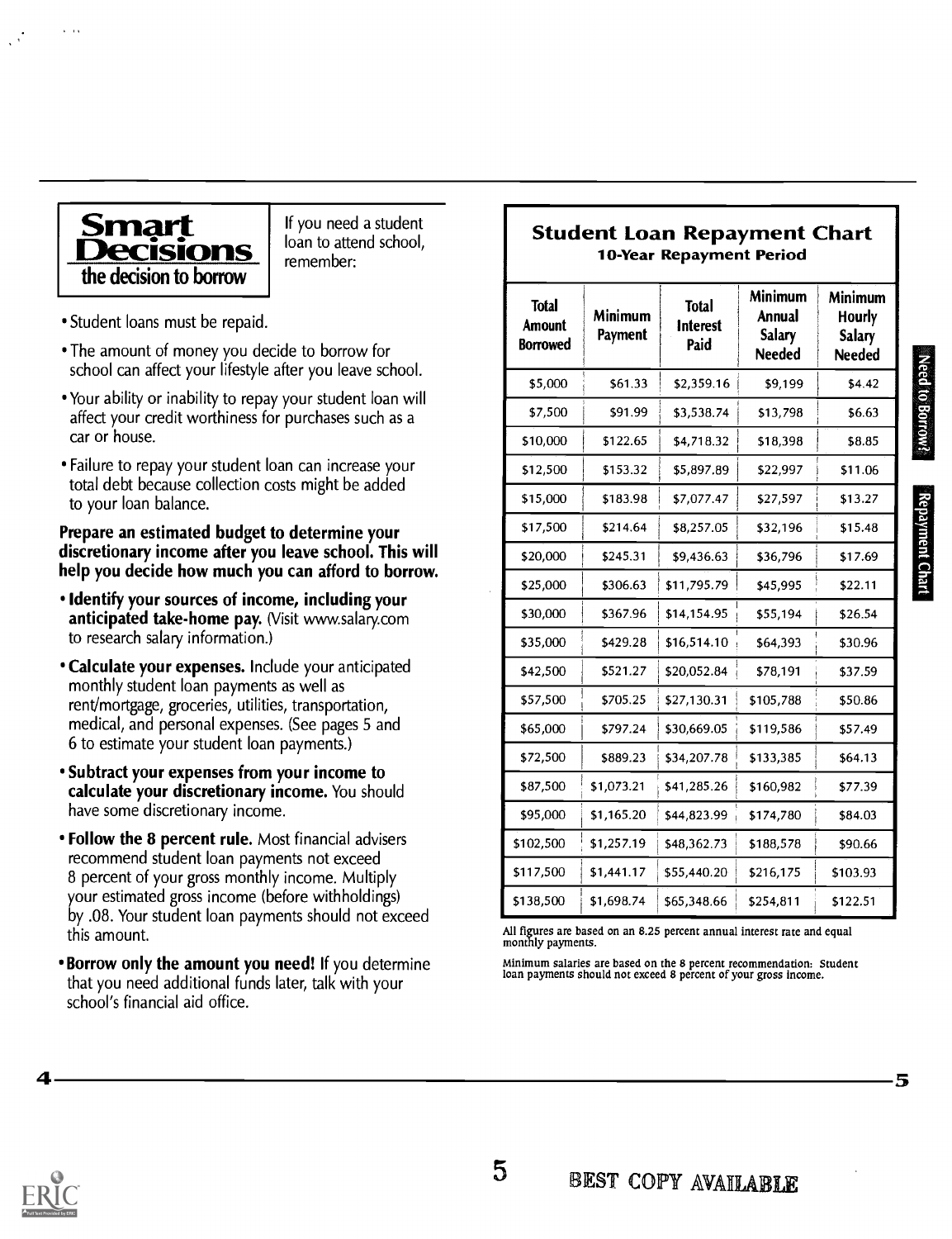|                                           |                    | 25-Year Repayment Period                |                                                     |                                                     |
|-------------------------------------------|--------------------|-----------------------------------------|-----------------------------------------------------|-----------------------------------------------------|
| <b>Total</b><br>Amount<br><b>Borrowed</b> | Minimum<br>Payment | <b>Total</b><br><b>Interest</b><br>Paid | Minimum<br>Annual<br><b>Salary</b><br><b>Needed</b> | Minimum<br>Hourly<br><b>Salary</b><br><b>Needed</b> |
| \$30,000                                  | \$236.54           | \$40,960.51                             | \$35,480                                            | \$17.06                                             |
| \$35,000                                  | \$275.96           | \$47,787.26                             | \$41,394                                            | \$19.90                                             |
| \$42,500                                  | \$335.09           | \$58,027.39                             | \$50,264                                            | \$24.17                                             |
| \$57,500                                  | \$453.36           | \$78,507.65                             | \$68,004                                            | \$32.69                                             |
| \$65,000                                  | \$512.49           | \$88,747.78                             | \$76,874                                            | \$36.96                                             |
| \$72,500                                  | \$571.63           | \$98,987.90                             | \$85,744                                            | \$41.22                                             |
| \$87,500                                  | \$689.89           | \$119,468.16                            | \$103,484                                           | \$49.75                                             |
| \$95,000                                  | \$749.03           | \$129,708.29                            | \$112,354                                           | \$54.02                                             |
| \$102,500                                 | \$808.16           | \$139,948.42                            | \$121,224                                           | \$58.28                                             |
| \$117,500                                 | \$926.43           | \$160,428.67                            | \$138,964                                           | \$66.81                                             |
| \$138,500                                 | \$1,092.00         | \$189,101.03                            | \$163,801                                           | \$78.75                                             |

Student Loan Repayment Chart

All figures are based on an 8.25 percent annual interest rate and equal monthly payments.

Minimum salaries are based on the 8 percent recommendation: Student loan payments should not exceed 8 percent of your gross income.

- **Borrow from one lender.** If you borrow from multiple lenders, you will have to make multiple student loan payments each month.
- Minimum you are required to sign when you borrow a student • Rights and responsibilities. The promissory note that loan lists your rights and responsibilities. Keep this information, and know the terms and conditions of the loans you have borrowed.



The Missouri Student Loan Program (MSLP), a division of MOSTARS, is the statedesignated guaranty agency that administers the Federal

Family Education Loan (FFEL) Program on behalf of the U.S. Department of Education. The FFEL Program includes subsidized and unsubsidized Federal Stafford Loans, Federal Parent Loans for Undergraduate Students (PLUS), and Federal Consolidation Loans. Your school's financial aid office can tell you which loan types you are eligible to receive.

### Subsidized Federal Stafford Loans

Subsidized Federal Stafford Loans<br>Eligibility for a subsidized Federal Stafford Loan is based on financial need as determined by a standard federal formula:

- Cost of Attendance
- Expected Family Contribution
- Grants, Scholarships, and Other Assistance
- = Unmet Financial Need

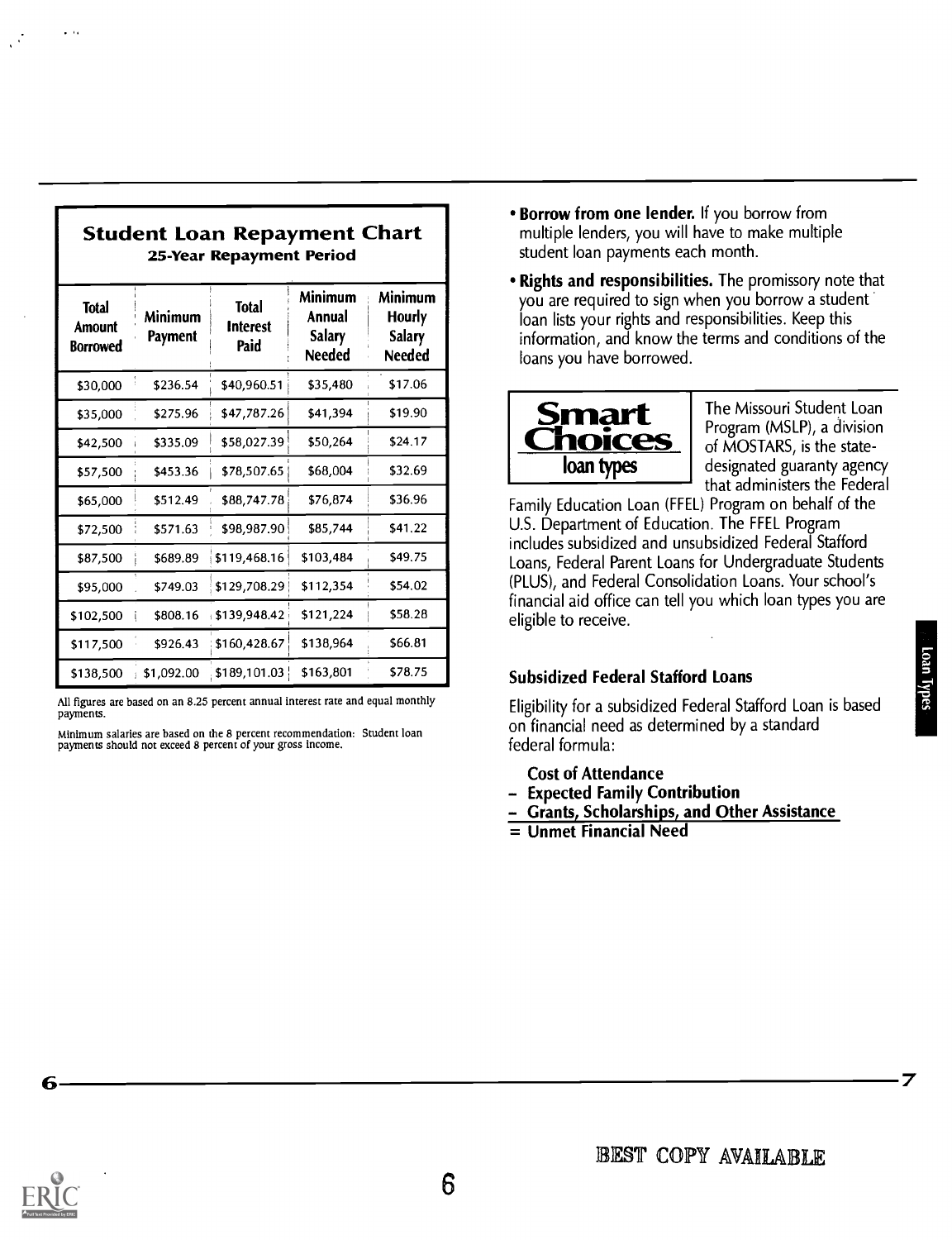### Unsubsidized Federal Stafford Loans

Unsubsidized Federal Stafford Loans are awarded according to the following formula:

### Cost of Attendance

- Grants, Scholarships, and Other Assistance
- $=$  Loan Eligibility

### Federal Parent Loans for Undergraduate Students

Federal PLUS Loans allow parents to borrow guaranteed, non-need-based loans for their dependent students.

Federal law requires that lenders check the credit history of PLUS applicants. Parents can be denied a Federal PLUS Loan due to adverse credit, which is defined as:

- the applicant being 90 or more days delinquent on the repayment of any debt or
- the applicant being subject to a default, tax lien, write-off of an educational debt, bankruptcy discharge, foreclosure, repossession, or wage garnishment during the last five years.

In some cases, an applicant can appeal the adverse credit determination. If a parent is denied a Federal PLUS Loan, the student might be eligible for an additional unsubsidized Federal Stafford Loan.

### Federal Consolidation Loans

A Federal Consolidation Loan combines your existing student loans into one new loan with new terms after you complete your program of study. Generally, consolidation results in lower monthly payments but increased total debt.

### Low Interest Rates

FFEL Program loans are assessed variable interest rates that are adjusted annually on July 1. The method for determining the annual adjustment will be described to you each year that you borrow, and the actual rate will appear on the notice of loan guarantee.

#### Interest Rates

#### Subsidized Federal Stafford Loan

An annual variable rate that cannot exceed 8.25 percent. The federal government will pay the interest on your loan when you are continuously enrolled at least half time, are in your grace period, or have been granted a deferment.

#### Unsubsidized Federal Stafford Loan

An annual variable rate that cannot exceed 8.25 percent. Interest begins accruing on the loan immediately after the first disbursement and continues to accrue until the principal balance is paid in full. You may defer interest payments while you are enrolled in an eligible school at least half time, during your six-month grace period (after you stop attending school at least half time), and during authorized deferment periods; however, this interest will be added to your principle balance.

#### Federal PLUS Loan

An annual variable rate that cannot exceed 9 percent. Interest begins accruing on the loan immediately after the first disbursement and continues to accrue until the principal balance is paid in full.

#### Federal Consolidation Loan

A weighted average of the interest rates for the loans being consolidated, rounded up to the nearest 1/8 of 1 percent (not to exceed 8.25 percent). Interest begins accruing on the loan when the disbursement is issued and continues to accrue until the principal balance is paid in full.

For the current interest rate, contact your lender or the MOSTARS Information Center at (800) 473-6757 or (573) 751-3940.

### Choice of Lenders

You might want to contact the financial institution with which you or your family does business. You also can request a list of participating lenders from your school or view the list on the MOSTARS web site at www.cbhe.state.mo.us/pdf/Indrlist.pdf.

9

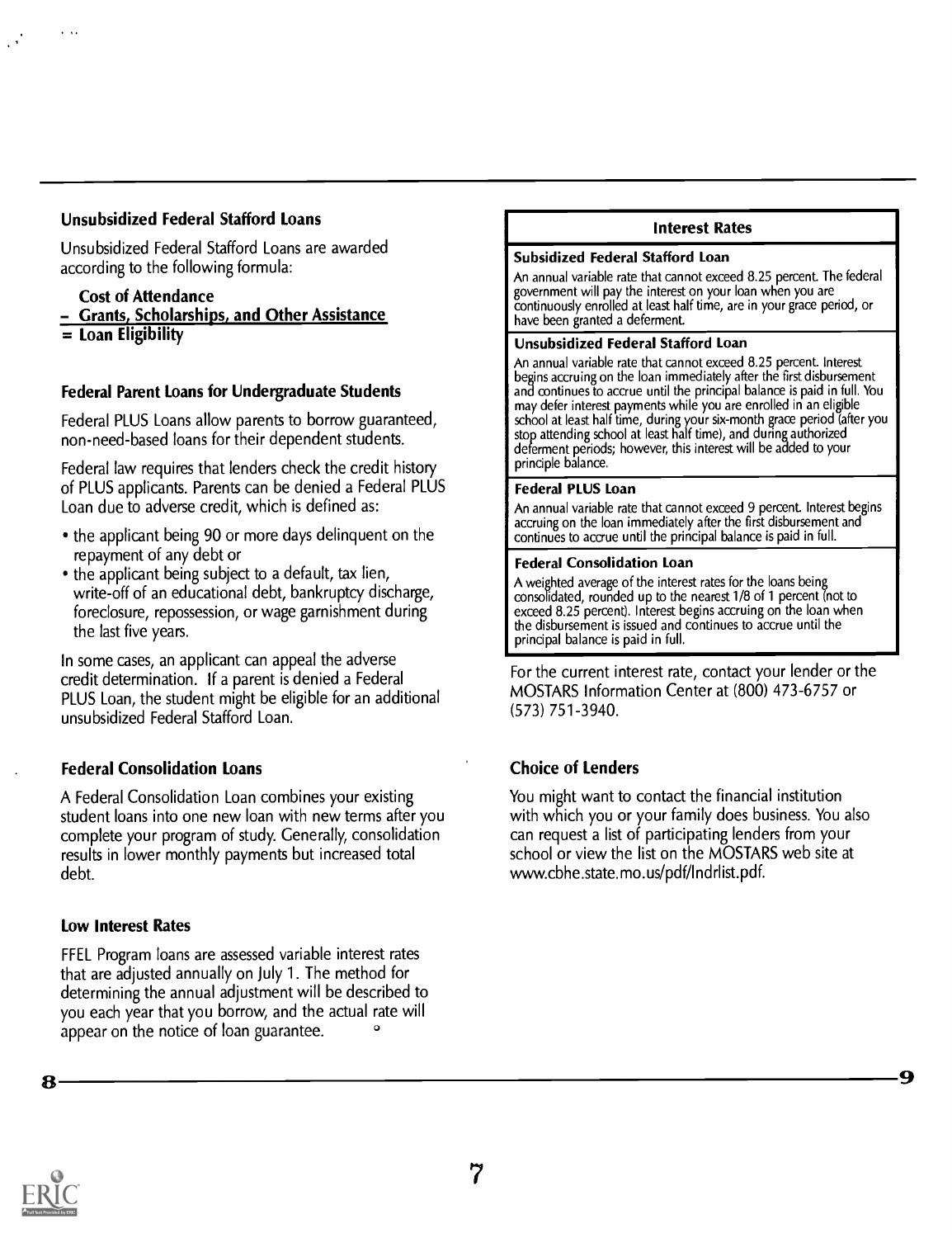### Loan Fees

Federal law allows origination and guarantee fees to be charged to student loan borrowers. The origination fee is equal to 3 percent of the loan amount, and the guarantee fee is 1 percent of the amount borrowed. The lender will deduct the fees from your original loan amount.

Once the application fees are deducted, the lender will disburse the remaining loan amount to your school. In most cases, you will receive your loan in two (or more) disbursements according to a schedule set by your school. The second disbursement occurs after the midpoint of the loan period.

Currently the MSLP does not charge a guarantee fee.

### Loan Limits

For subsidized Federal Stafford Loans, you

may borrow up to your financial need or the federal maximum loan limit (see page 11), whichever is less.

For unsubsidized Federal Stafford Loans, you may borrow the cost of attendance less any financial assistance received or the federal maximum loan limit, whichever is less.

For **Federal PLUS Loans**, parents may borrow up to the cost of attendance less the amount of financial assistance received.

| <b>Borrower's Academic Level</b>                                                                                                        | $Sub + Unsub$ |
|-----------------------------------------------------------------------------------------------------------------------------------------|---------------|
| First-Year Undergraduate<br>• one academic year $\dots\dots\dots\dots\dots\dots\dots\dots$ .\$2,625                                     |               |
| Second-Year Undergraduate<br>• one academic year $\ldots \ldots \ldots \ldots \ldots \ldots \ldots \ldots \ldots$ . \$3,500             |               |
| Third-Year and Remaining Undergraduate<br>• one academic year $\ldots \ldots \ldots \ldots \ldots \ldots \ldots \ldots \ldots$ .\$5,500 |               |

### Annual Loan limits for Independent Students

| <b>Borrower's</b><br>Academic Level                                                           | <b>Base Amount</b> Additional<br>Sub+Unsub Unsub | Total<br>Sub+Unsub |
|-----------------------------------------------------------------------------------------------|--------------------------------------------------|--------------------|
| First-Year Undergraduate<br>• one academic year. $.52,625$ $.54,000$ $.56,625$                |                                                  |                    |
| Second-Year Undergraduate<br>• one academic year \$3,500 \$4,000 \$7,500                      |                                                  |                    |
| <b>Third-Year and Remaining Undergraduate</b><br>• one academic year \$5,500 \$5,000 \$10,500 |                                                  |                    |
| Graduate/Professional*\$8,500 \$10,000 \$18,500                                               |                                                  |                    |
| * Cortain Hoalth Education Assistance Loan borrowers may be eligible                          |                                                  |                    |

\* Certain Health Education Assistance Loan borrowers may be eligible for additional unsubsidized Federal Stafford Loan amounts.

| Total Amounts Dependent and Independent Students Can Borrow                                     |                                                  |  |                           |
|-------------------------------------------------------------------------------------------------|--------------------------------------------------|--|---------------------------|
| <b>Borrower's</b><br><b>Academic Level</b>                                                      | <b>Base Amount Additional</b><br>Sub+Unsub Unsub |  | <b>Total</b><br>Sub+Unsub |
| Undergraduate \$23,000 \$23,000 \$46,000<br>Graduate/Professional \$65,500  \$73,000  \$138,500 |                                                  |  |                           |

11

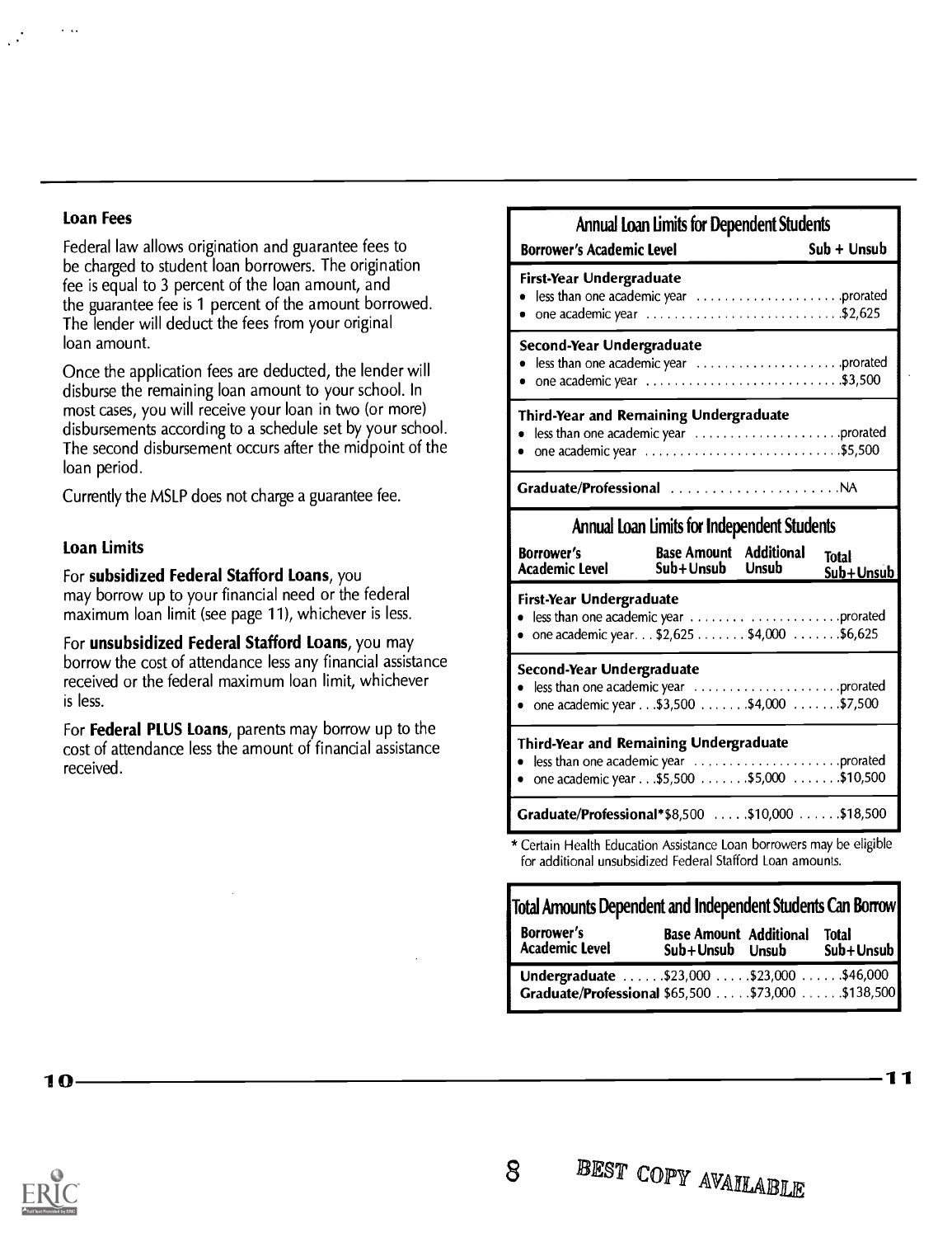

Making your student loan payments on time each month will help you

establish good credit. Don't wait until you leave school to think about repayment. Plan ahead while you are still in school.

Your loan repayment begin date depends on the type of loan you obtained. You are required to begin repayment on time, even if you have not heard from your loan holder! If your loan is coming due and you have not received information from your loan holder, contact the holder to inquire about where and when to mail your payments. If you do not know who your loan holder is, call (800) 4FEDAID or visit the Mapping Your Future Locating Your Loans page at www.mapping-yourfuture.org/services/locator.htm.

Subsidized and unsubsidized Federal Stafford Loan borrowers are eligible for a six-month grace period. Repayment begins immediately after the grace period.

With subsidized Federal Stafford Loans, you can make payments while you are in school and during the grace period. Payments made for subsidized loans during these periods will be applied to the principal balance as long as you inform your loan holder that the payments should not be considered "paid ahead."

With unsubsidized Federal Stafford Loans, you can make payments while you are in school and during the grace period. Contact your loan holder to inquire about making interest payments.

With **Federal PLUS Loans, repayment begins as soon as** the loan is fully disbursed. Since interest accrues after the first disbursement, some borrowers may be required to make interest payments before subsequent disbursements are made.



Interest is the cost of borrowing. You are using federal funds for a period of time, and that use has a cost associated with it. If you understand the effects of interest, you can make

the right decisions to help reduce your total debt.

**Principal balance** is the original amount you borrowed, plus capitalized interest, less principal payments.

Simple interest is calculated only on the principal portion of your student loan.

Variable interest is tied to a certain index (depending on the loan) and changes periodically as the index changes.

Fixed interest does not change.

Accrued interest is calculated on your unpaid principal balance each day. The formula for calculating daily accrued interest is as follows:

### Daily Interest =

Annual Interest Rate X 365.25 days Unpaid Principal Balance

Example: Interest accrual based on a \$2,625 loan with an annual interest rate of 8.25 percent.

Daily Interest = .0825 365.25 days  $=$  \$.592725  $$2,625$ 

13

 $12 -$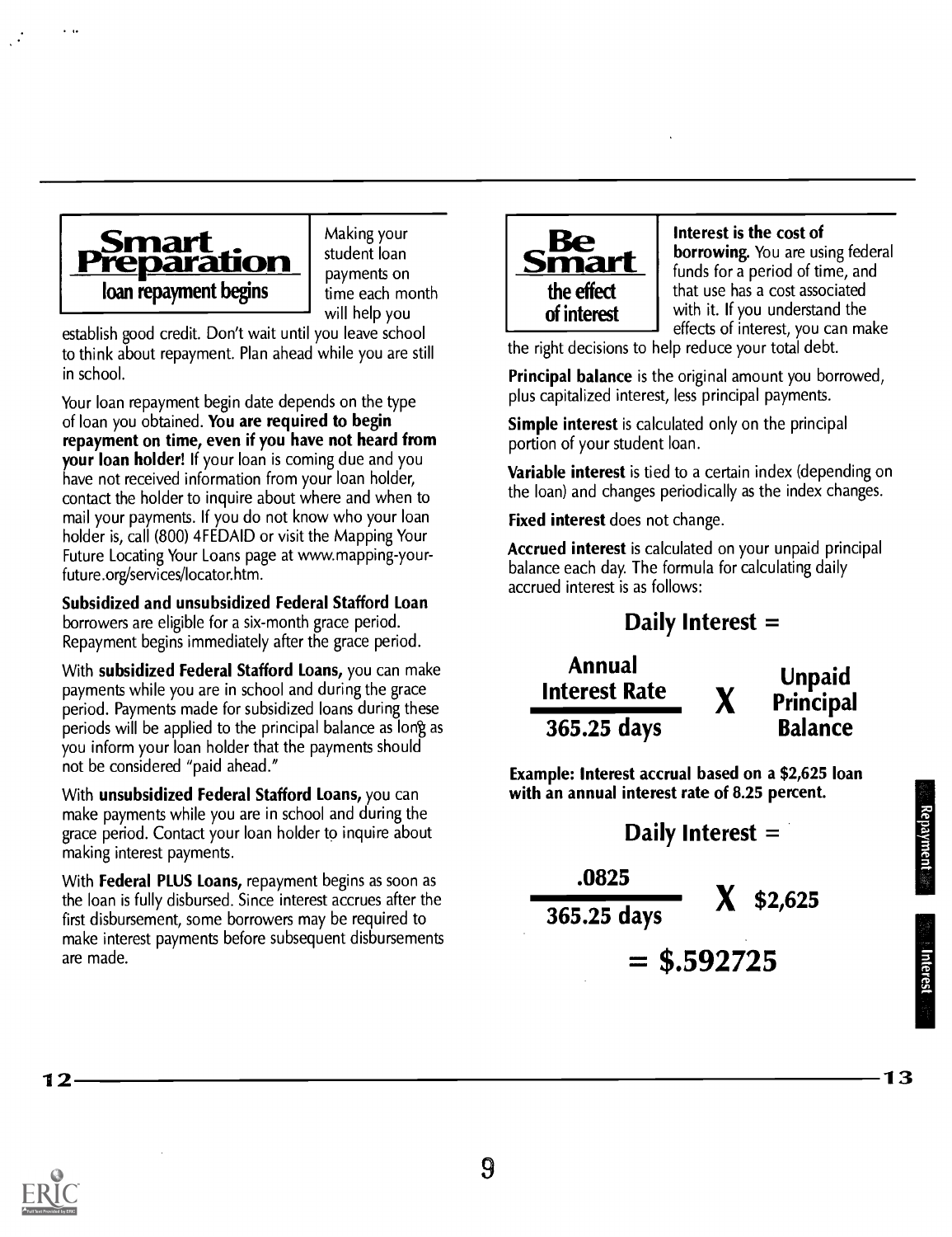Capitalized interest is unpaid accrued interest that is added to the principal balance of your loan. When interest is capitalized, your total debt increases.

After reading through the following examples, you should have a better understanding of how important it is to make interest payments. Though you may not be required to make these payments, you can save yourself a considerable amount of money over a standard 10-year repayment period.

Example: Interest capitalization based on an unsubsidized loan that was originally \$2,625. The annual interest rate is 8.25 percent, and you do not make interest payments.

### Loan Disbursement Date: Oct. 1, 2001

Oct. 1 - 31, 2001 \$18.38 in interest accrues (\$.592725 x 31 days)

- Nov.  $1 30$ , 2001 \$17.79 in interest accrues (\$.592725 x 30 days)
- Dec. 1 31, 2001 \$18.38 in interest accrues (\$.592725 x 31 days)
- Jan. 1, 2002 \$54.55 in unpaid accrued interest is capitalized

Principal balance equal to  $$2,625 + $54.55 =$ \$2,679.55

The daily interest factor is now greater:  $$.605237166(.0825 \div 365.25 \times $2,679.55)$  Though the difference between the old and new daily interest may seem small, imagine this same calculation on<br>a loan balance of \$10,000. During the period from Oct. 1<br>to Dec. 31, 2001, your principal balance would increase<br>by \$207.80. If you're in school for four years, you a loan balance of \$10,000. During the period from Oct. 1 to Dec. 31, 2001, your principal balance would increase by \$207.80. If you're in school for four years, your principal balance as of Oct. 1, 2005, would be about \$13,894!



Your loan holder should inform you of your you enter repayment. The terms will be based

on a standard 10-year repayment plan; however, you should ask your holder about the following alternative plans.

### Prepayment

- Smartest choice
- You can prepay all or part of your loan at any time without penalty.
- Prepayment may substantially decrease your total interest costs.
- Be sure to indicate on any prepayment that your loan holder should apply it to the principal.

### Standard Repayment

- Best choice if you can't prepay
- Fixed schedule of equal monthly payments
- Maximum 10-year repayment period
- 'Minimum \$50 monthly payment
- Ideal for borrowers capable of meeting full monthly principal and interest payments

14

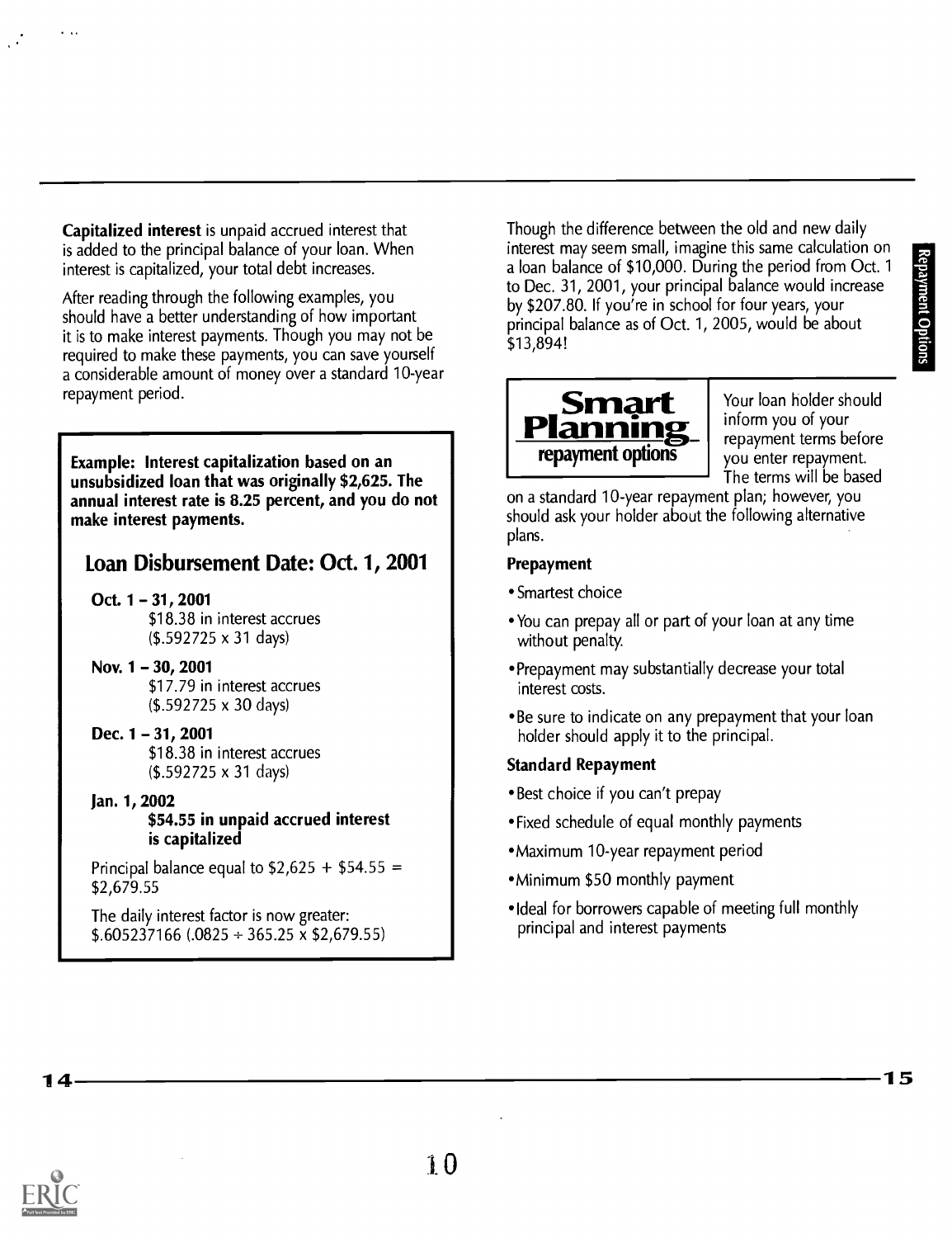### Graduated Repayment

- Short-term relief
- Monthly schedule that starts with small payments that increase gradually over time
- Maximum 10-year repayment period
- 'Your loan holder will set your minimum monthly payment, which generally must at least equal the monthly interest charge.
- 'Assumes your income will grow over time to cover the increasing loan payments.
- You will pay higher total interest than if you had chosen the standard repayment plan.

### Income-Sensitive Repayment

- Temporary safety net
- A monthly payment schedule that fixes payments for one year at a time. Payments may increase or decrease each year as your income rises or falls.
- Maximum 10-year repayment period (can be extended annually up to five years if payments are less than the standard principal and interest)
- Your loan holder will set your minimum monthly payment based on income documentation you provide. Even if you are not required to, try to pay the amount of interest that will accrue on your loan each month. Otherwise, your loan balance will continue to grow.
- Monthly payments generally range from 4 percent to 25 percent of your gross monthly income.
- Substantially increases your total debt. Try to return to a standard repayment plan as soon as possible.

### Extended Repayment Plan

- Available if you received your first loan through the FFEL Program on or after Oct. 7, 1998, and if your total FEEL Program debt exceeds \$30,000
- Fixed annual or graduated repayment schedule
- 'Maximum 25-year repayment period
- 'Your loan holder will set your minimum monthly payment, which must at least equal the amount of interest due. The minimum annual payment amount is \$600.
- 'Substantially increases your total debt. Try to return to a standard repayment plan as soon as possible.



You may experience financial difficulties due to unemployment, illness, or other hardships. Don't be embarrassed or afraid to talk with your loan holder about any difficulties you might be having.

If you do not make a full payment on your loan each month, your loan will be considered delinquent. Delinquency can lead to default. (See pages 21 and 22 to learn about the consequences of default.) Unlike consumer debt (such as credit cards and car loans), student loans have built-in options to help you. Contact your loan holder immediately if you're having problems making your payments! Ask your loan holder about your eligibility for the following options.

16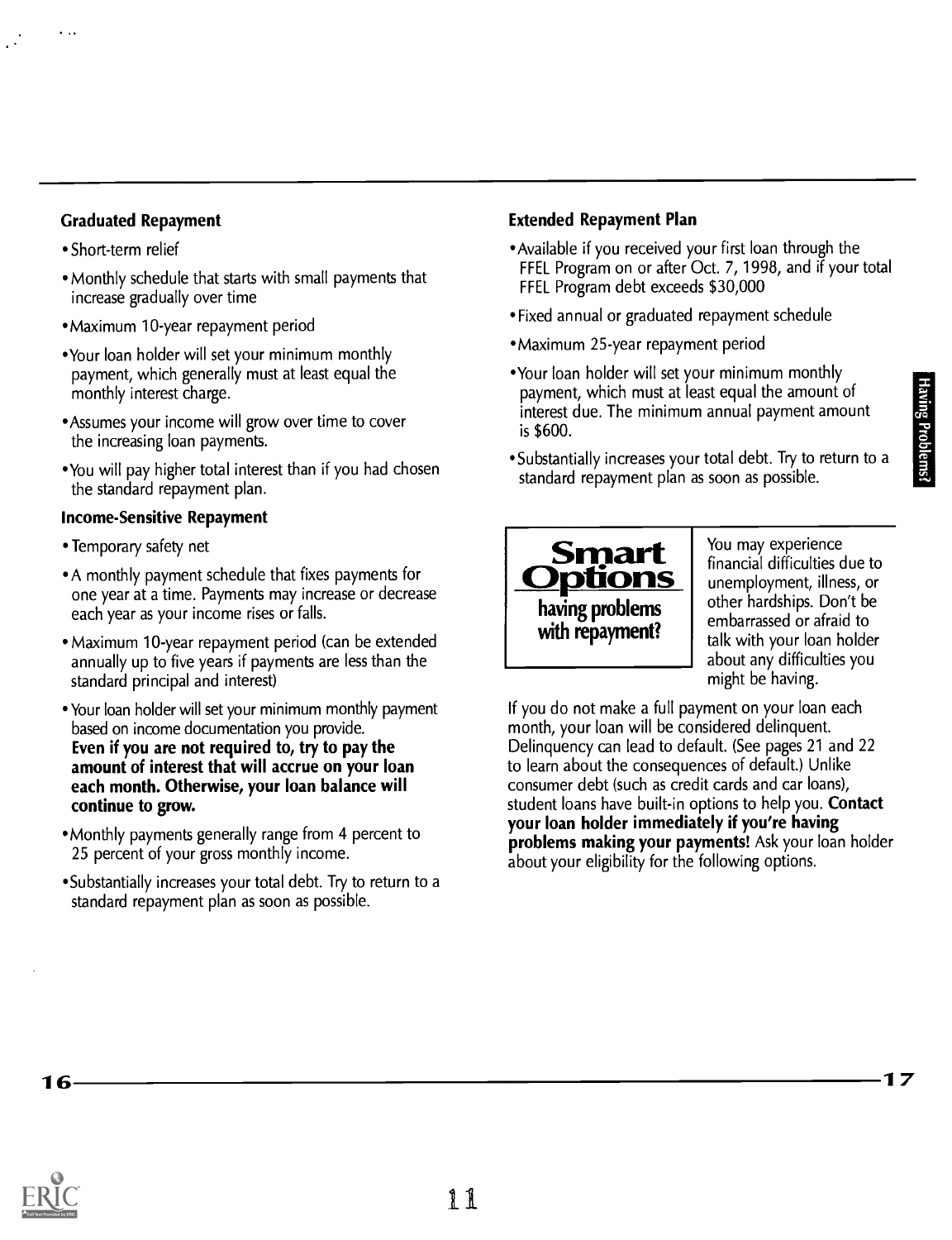### Deferment

- A period of time during which you may postpone payments
- Interest continues to accrue on unsubsidized Federal Stafford Loans and Federal PLUS Loans. Unpaid interest will be added to your principal balance, increasing your total debt. You may choose to make interest payments when you have extra money.
- You may choose to make principal payments on any type of loan, reducing your total debt.
- Various types of deferments are available, depending on when you borrowed your oldest outstanding loan. Examples: in-school deferments, graduate fellowship deferments, and unemployment deferments
- Your loan holder must grant your deferment request if you meet the federal criteria.

### Forbearance

- A period of time during which you are permitted to temporarily stop making payments or reduce the amount of payments
- "Interest continues to accrue on all loan types.
- "Your loan holder may grant you a forbearance if you are willing but temporarily unable to make full or partial payments and do not qualify for a deferment.
- The decision to grant forbearances is up to your loan holder; however, your loan holder may be required to grant you a mandatory forbearance under certain conditions.

### Loan Consolidation

- The process of applying for a new loan that will be used to pay off your existing student loan debt
- 'Option for borrowers who want to combine all of their eligible loan types into one loan (and to make payments to one loan holder)
- May result in an extended repayment period, which may cause your monthly payments to decrease
- Usually results in a greater total debt
- 'Consult your loan holder to determine whether loan consolidation is the best option for you. Your loan holder may be able to tell you the interest rate, approximate repayment period, and approximate monthly payment amount.
- Married couples may consolidate their individual loans; however, this is not recommended. You would be eligible for a deferment or loan cancelation only if both you and your spouse meet the eligibility criteria (for example, you are both unemployed). In addition, if one of you dies, the other is still jointly and severally liable for repayment of the loan without regard to the amount of individual indebtedness. Even if you divorce, you are both responsible for the total loan debt.

### Cancelation (also known as "loan forgiveness")

In some cases, your loan (or a portion of your loan) may be canceled, which means that neither you, your family, nor a co-signer would have to repay the loan (or the portion canceled). Cancelation of your student loan debt may be an option if:

- you become totally and permanently disabled,
- you die (For PLUS borrowers, if the student for whom the loan was obtained dies, the loan will be forgiven.),
- 'your school falsely certifies your eligibility for a loan,
- 'your school closes,
- you teach in a qualifying school district, or
- you are a childcare provider.

For more details about loan cancelation provisions, visit www.cbhe.state.mo.us/mostars/aboutloancanc.htm.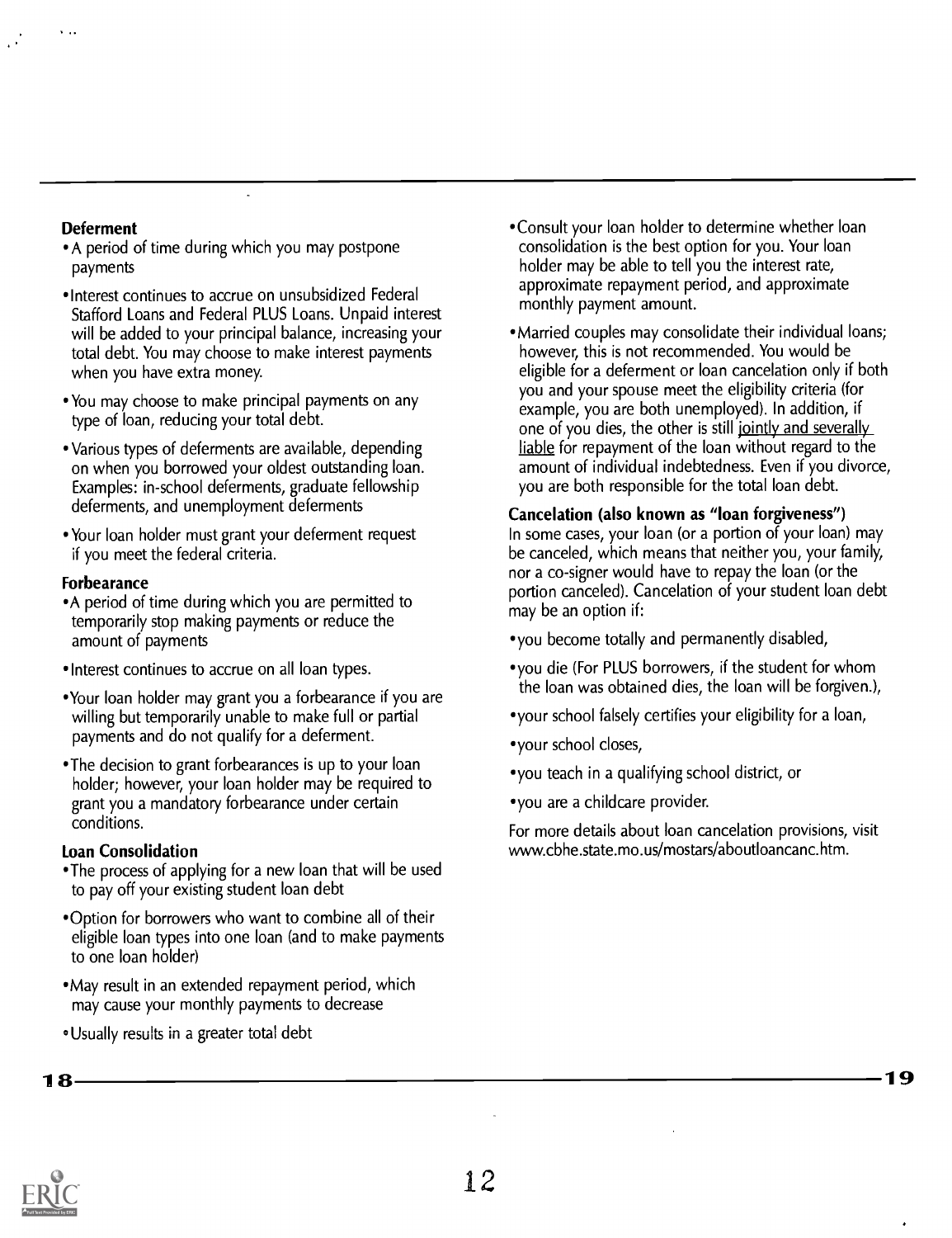

communicate with your loan holder

Even if you do not remember the specifics of interest accrual or the different repayment

plans, you should always remember that you have options to avoid delinquency or default

### Contact your loan holder and guaranty agency any time you change your address or telephone

number. Having the post office forward your mail will not ensure that you will receive written information from your loan holder. You are obligated to notify your loan holder if you move or change your telephone number. If you don't know who your loan holder is, call (800) 4FEDAID or visit the Mapping Your Future Locating Your Loans page at www.mapping-your-future.org/ services/locator.htm.

### Contact your loan holder immediately if you are having problems making your payments! Ask about your options before your loan becomes delinquent

Don't assume that your loan holder has approved your request for deferment, forbearance, or an alternative repayment plan. Call one week after you mail the information to ensure your loan holder received the original documentation. Even if you submit documentation, you may not be eligible. Don't assume your holder has granted your request unless you receive written verification.

Contact your school if you are having problems communicating with your loan holder. The financial aid office may be able to help you submit the necessary paperwork. Follow up with your school to ensure that this is done. Remember, the loan is your responsibility.

Always keep copies of your loan information in one place. Keep a copy of any loan applications and promissory notes, correspondence from your loan holder(s) and guaranty agency, letters about the sale of your loan, notes from conversations between you and your loan holder(s) (including to whom you talked and the date), and repayment schedules or notices.



If you do not make a full payment by the due date, your loan is considered delinquent. If the delinquency reaches 270 days, your loan is

in default status. Your loan holder will file a default claim with your guaranty agency.

Being in default is a violation of your loan agreement. Your loan holder may reasonably assume you have no intention of repaying your loan. The consequences of default are severe:

- Your loan holder or guaranty agency will report your default to national credit bureaus. Your default, the<br>most severe credit rating, will remain on your credit<br>report for seven years after your loan is paid in full.<br>The credit rating will have severe consequences on<br>your ab most severe credit rating, will remain on your credit report for seven years after your loan is paid in full. The credit rating will have severe consequences on your ability to obtain other financing in the future.
- Although you retain the right to review your academic records, a hold may be placed on your official academic transcript.
- The entire amount of your loan, including interest, The entire amount of your loan, including interest,<br>will become immediately due and payable in full. In<br>other words, your loan holder will not be required to other words, your loan holder will not be required to allow you to make monthly payments. Instead, your loan holder will demand payment in full.
- Your loan may be turned over to a collection agency.
- Collection costs may be assessed to your loan. If collection costs are assessed, payments will be applied to those costs first, then to interest and principal.
- You may be sued for the debt
- Up to 10 percent of your disposable wages may be taken and applied to your defaulted loan. Your guaranty agency will not be required to take you to court before ordering the garnishment.

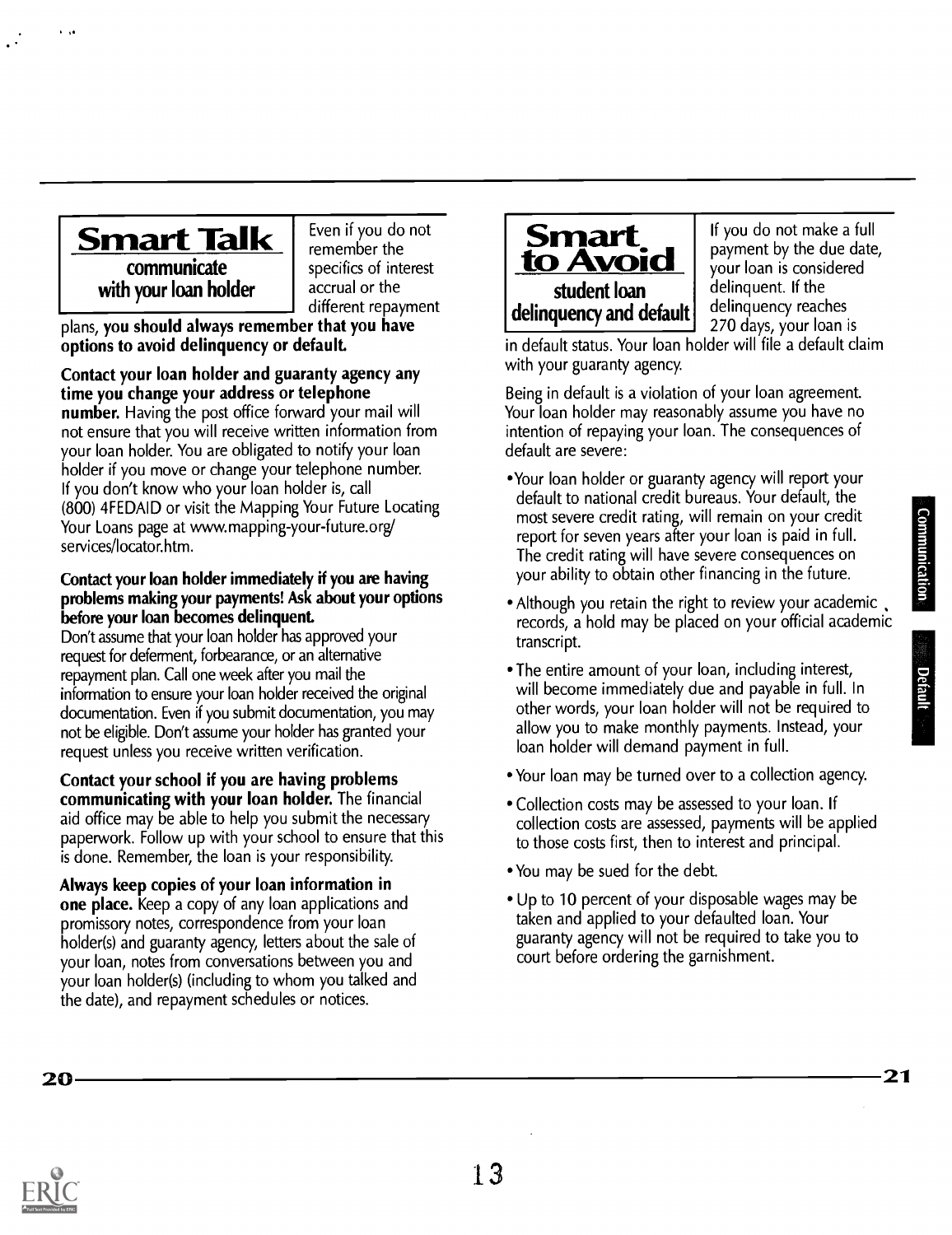- Federal Treasury offset or state tax offset may occur, whereby payments you are eligible for (such as federal and state tax refunds, veterans' benefits, and Social Security benefits) are taken and applied to your defaulted loan.
- You may be denied employment by a state, county, city, or local government, or employment with such agencies may be terminated.
- You will be ineligible to receive any federal or state financial assistance funds to continue your education.
- You will no longer be eligible for deferments, forbearances, or various repayment plans.

Generally, student loans are not canceled if you file bankruptcy. There is no statute of limitations on the collection of defaulted student loans.

Remember, you have options to avoid delinquency and default! Call your loan holder or MOSTARS at (800) 473-6757 or (573) 751-3940 for more information about repaying your student loans.

### Publications

- Be a Smart Borrower Folder
- Choosing the Right School for You
- Credit Card Tips
- Need Money for College?... Missouri Grants, Scholarships, Loans and More
- The Road to Your Future Entrance and Exit Loan Counseling Booklets

To request any of these publications, call the MOSTARS Information Center at (800) 473-6757 or (573) 751-3940.

22 23

 $\ddot{\phantom{a}}$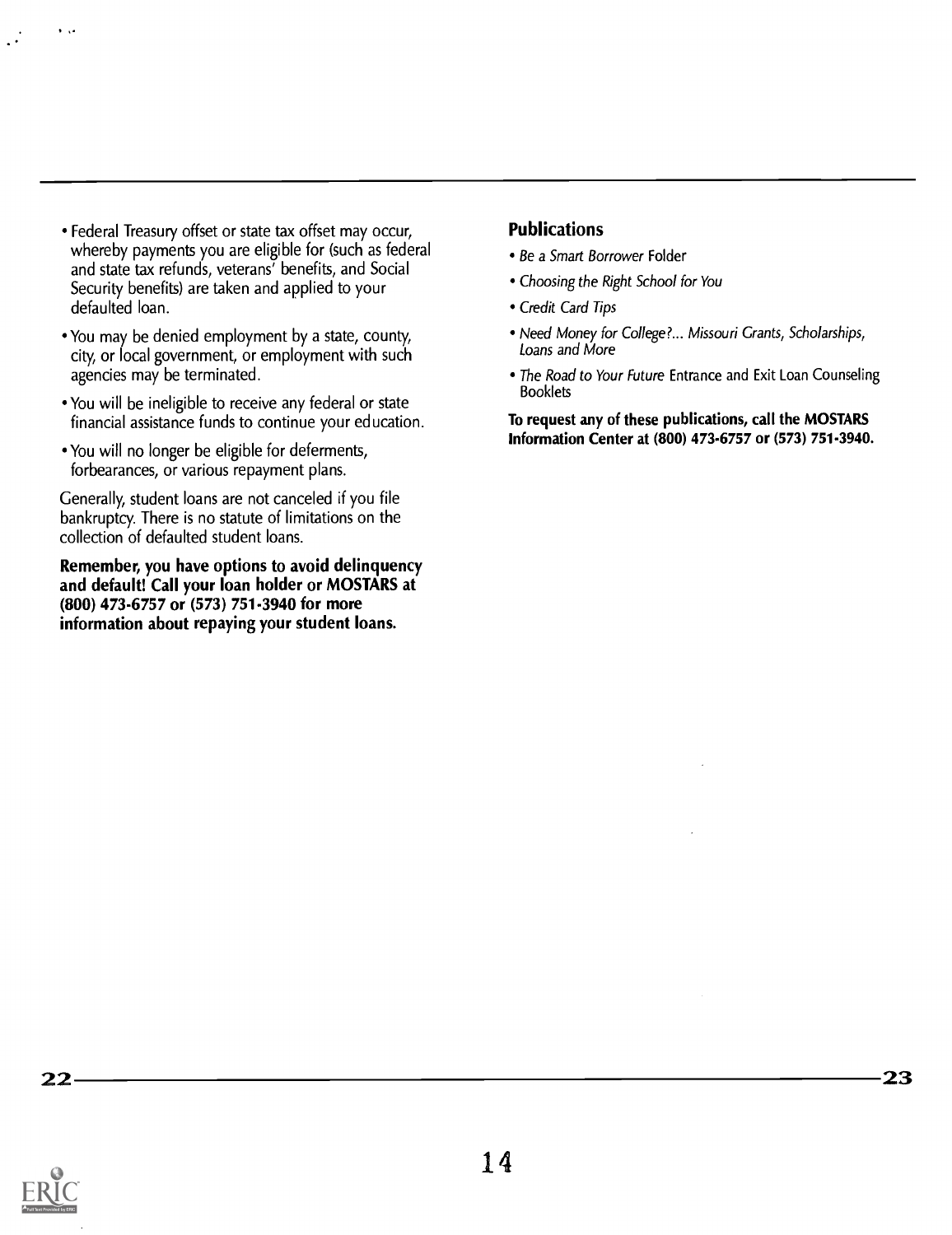## **Notes**

MOSTARS, the student assistance division of the Missouri Department of Higher Education, administers a variety of grant, scholarship, and loan programs.

> For more information, call the MOSTARS Information Center at (800) 473.6757 or (573) 751-3940 or visit our web site at www.mostars.com.



3515 Amazonas Drive Jefferson City, MO 65109

The Missouri Department of Higher Education makes every effort to provide program accessibility to all citizens without regard to disability. If you require this publication in an alternate form, please contact the MOSTARS Information Center at (800) 473.6757 or (573) 751-3940. Hearing/speech impaired citizens can call (800) 735-2966.

January 2002



BEST COPY AVAILABLE